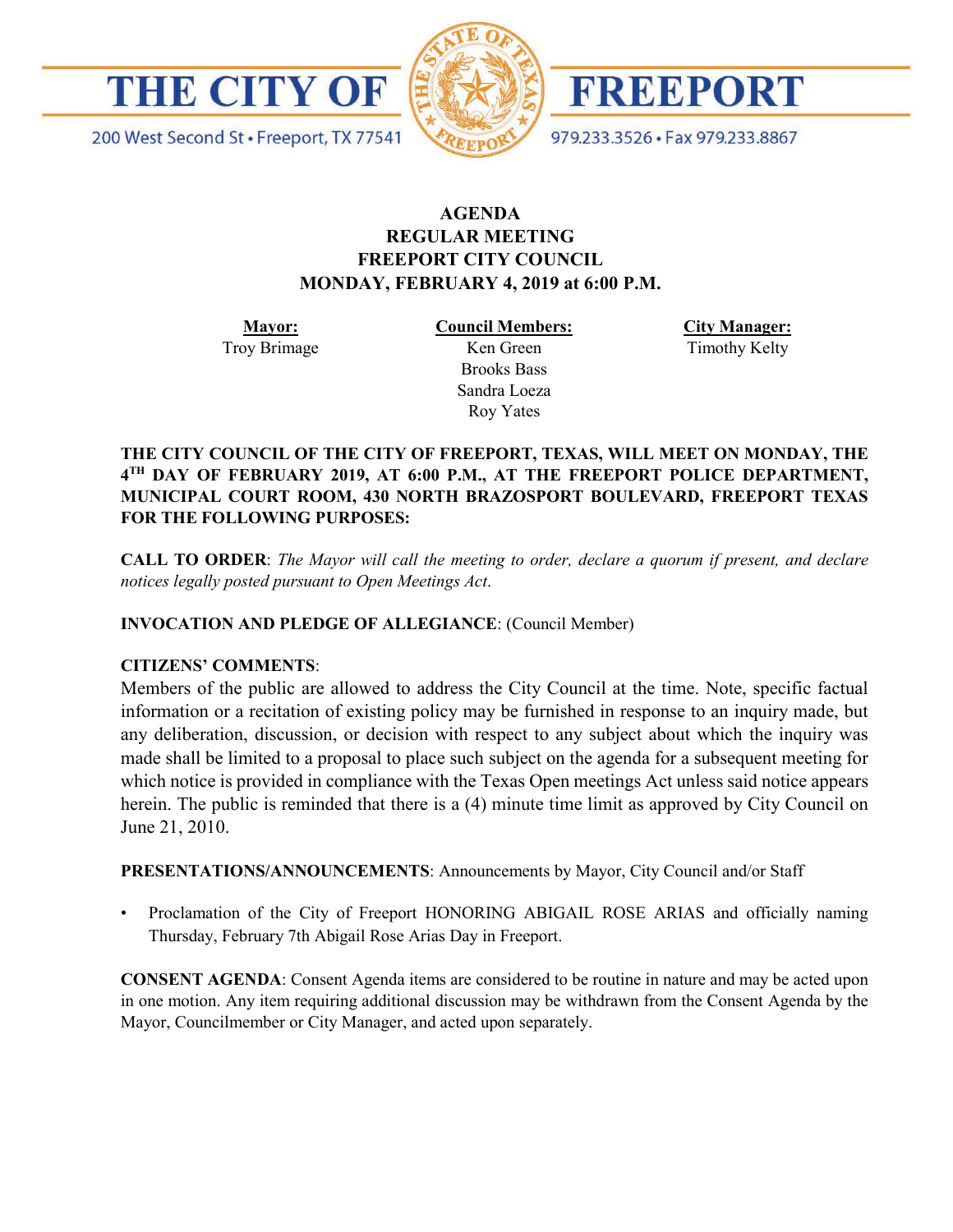- 1. Consideration and possible action on the approval of City Council meeting minutes from January 22, 2019. **(Tolar)** Pg.
- 2. Consideration of approving Resolution # 2019-2571 amending the TexPool authorized representatives **(Kelty)**
- 3. Consideration of approving Ordinance # 2019-2566 amending the comprehensive zoning ordinance of said city to change the zoning classification of part of lots 8 to 12, Block 36, Velasco Townsite from its present zoning classification of R-2 to a new zoning classification of C-2. **(Shoemaker)**
- 4. Consideration of approving the Mayor and City Secretary to sign and attest a real estate Lease agreement with Gulf LNG for suite 200 on the second floor of City Hall **(Hawkins)**

## **COUNCIL BUSINESS – REGULAR SESSION:**

- 5. **Public Hearing** on proposed adoption of the Strategic Community Plan (City of Freeport Comprehensive Plan). **(Kelty)**
- 6. Discuss and consider recommendation and adoption of the Strategic Community Plan (City of Freeport Comprehensive Plan). **(Kelty)**
- 7. Discuss and consider Ordinance # 2019-2567 adopting an ethics ordinance. **(Kelty)**
- 8. Consideration of approving the purchase and financing of a bucket truck for the Parks Department **(Townsend)**
- 9. Authorization to approve Resolution # 2019-2572 in support of interlocal agreement with TxDOT for traffic cameras. **(Garivey/Kelty)**
- 10. Authorization to send out Request for Proposals (RFPs) for Administration/Professional Services for CDBG – Disaster Recovery **(Motley)**
- 11. Discuss and consider Ordinance # 2019-2568 amending the Code of Ordinances to change the name of East Park Avenue to Nat Hickey Lane. **(Kelty)**

#### **WORK SESSION:**

12. The City Council may deliberate and make inquiry into any item listed in the Work Session.

- A. Mayor Troy T. Brimage announcements and comments.
- B. Councilman Green Ward A announcements and comments.
- C. Councilman Bass Ward B announcements and comments.
- D. Councilwoman Loeza Ward C announcements and comments.
- E. Councilman Yates Ward D announcements and comments.
- F. City Manager Tim Kelty announcement and comments
- G. Updates on current infrastructure.
- H. Update on reports / concerns from Department heads.